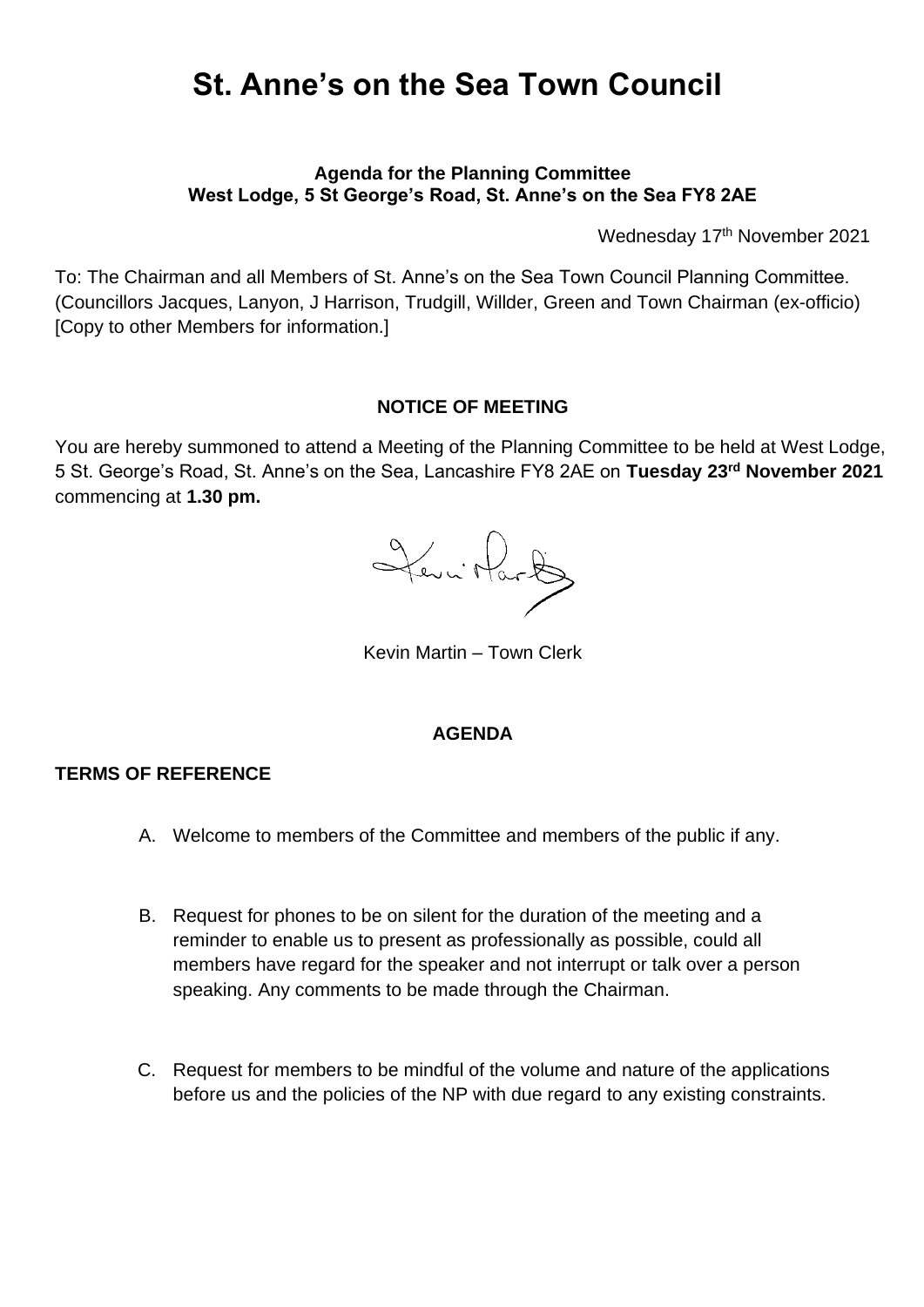D. Reminder for members to contact the Officer and the Chairman with any concerns they may wish to make before the next Planning Committee Meeting, with a view to reducing time spent at the meetings please.

# 1. **APOLOGIES FOR ABSENCE**

# 2. **DECLARATIONS OF INTEREST**

Members are requested at this stage in the proceedings to report any items on the agenda in which they intend to declare an interest. Members are reminded that if the interest is a Disclosable Pecuniary Interest (as defined in the Members' code of Conduct) they must leave the room for the whole of the item. If the interest is not a Disclosable Pecuniary Interest but is such that a member of the public could reasonably regard it as being so significant that it is likely that it would prejudice their judgment of the public interest (as explained in the Code of Conduct) then they make representations, but then must leave the meeting for the remainder of the item.

# 3. **DISPENSATIONS**

To consider any dispensations in relation to the previous item.

#### 4. **REPRESENTATIONS REPORT**

To report back to the Committee any Planning decisions made at the most recent Development Management meeting held at Fylde Borough Council.

# 5. **MINUTES OF PREVIOUS MEETING**

To receive and approve as a correct record the Minutes of the Meetings of the Committee held on **17th October 2021** (Copy attached **Appendix A**).

# 6. **PLANNING APPLICATIONS: Fylde Borough Council (FBC) / Planning Inspectorate**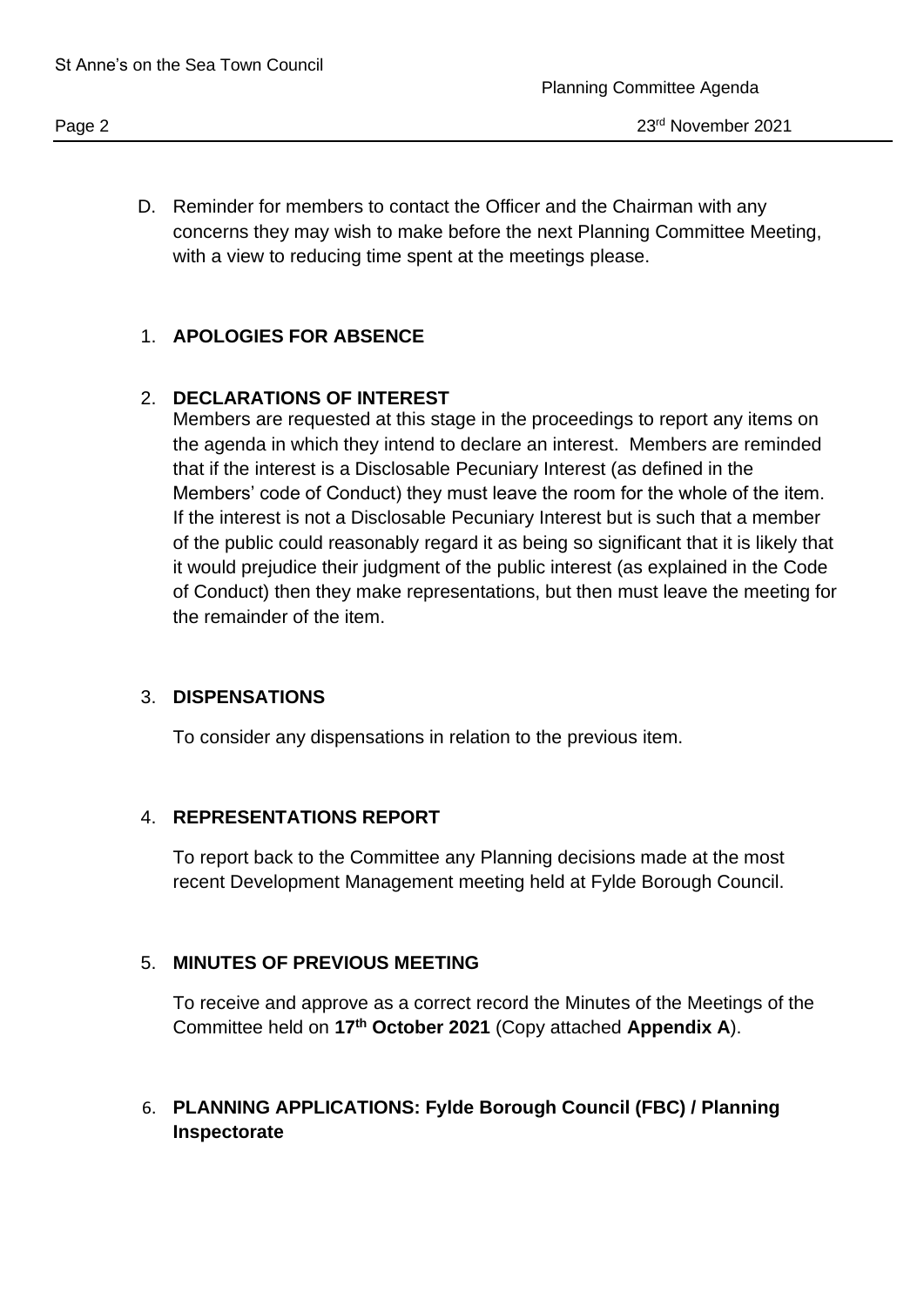#### **Application number: 21/0576**

**Case Officer:** Matthew Taylor

**Location:** Former Kilnhouse Service Station, Kilnhouse Lane, Lytham St Annes, FY8 3DE

**Description:** Erection of single storey building providing 489 square metres of retail floorspace (use class E (A)) within three commercial units including associated parking and landscaping.

Deadline: 16<sup>th</sup> November

#### **Application number: 21/0835**

**Case Officer:** Jennifer Simpson

**Location:** Blackpool Road Recreation Ground, Blackpool Road North, Lytham St Annes

**Description:** Installation of one steel shipping container for equipment storage to northern edge of playing field.

Deadline: 6<sup>th</sup> December

#### **Application number: 21/0844**

**Case Officer:** Beth Winstanley

**Location:** Morrison Supermarkets Plc, Amy Johnson Way, Lytham St Annes, Blackpool, FY4 2AY

**Description:** Advertisement consent for erection of four internally illuminated signs on unit C including:

- 1) fascia signs on front and rear elevations.
- 2) one logo sign on side elevation; and
- 3) one menu box sign on side elevation.

**Deadline:** 18th November

**Application number: 21/0884**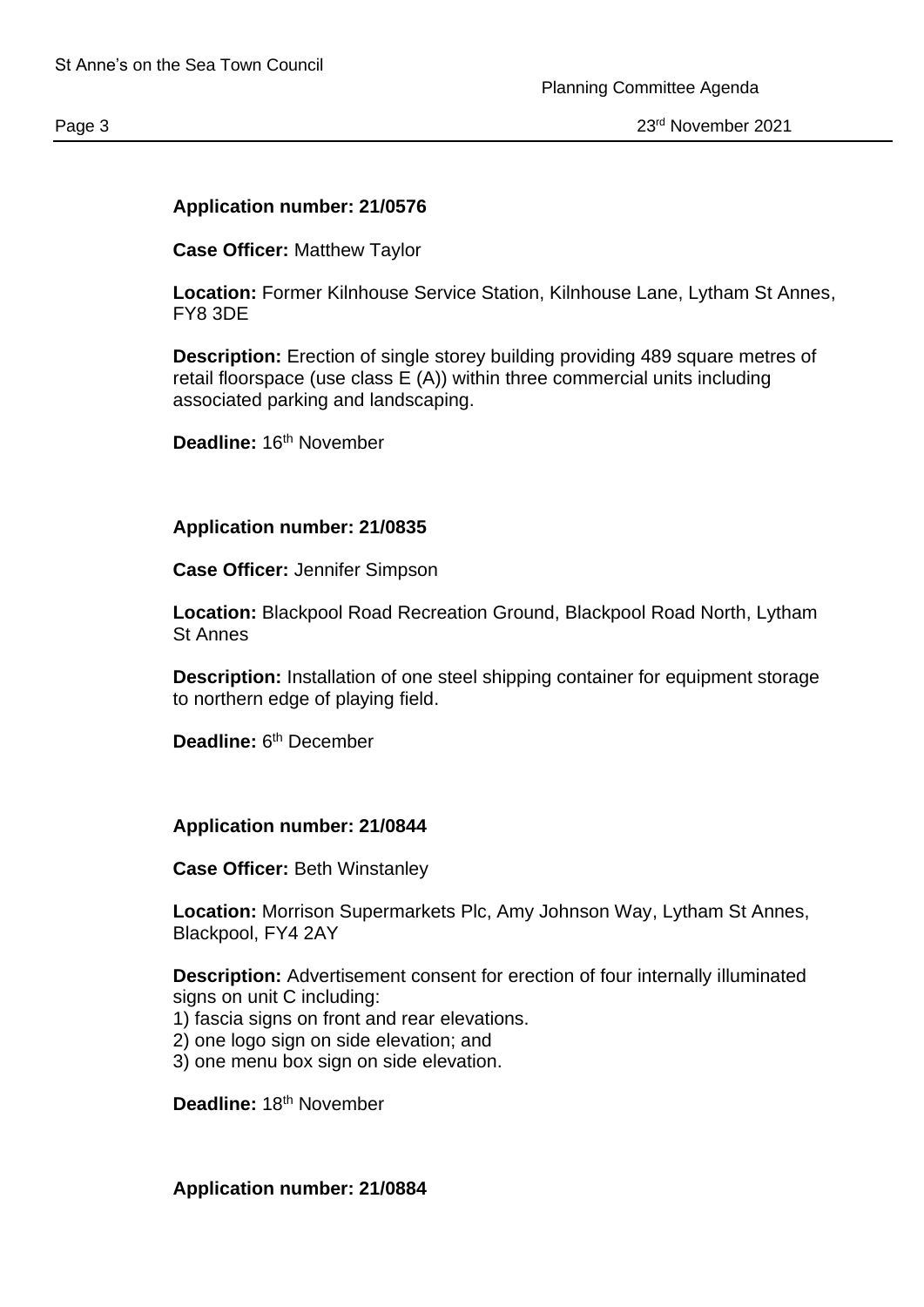#### **Case Officer:** Alan Pinder

**Location:** St Annes Fire Station, St Andrews Road North, Lytham St Annes, FY8 2JQ

**Description:** Erection of replacement training tower with associated fire service communications mast.

Deadline: 25<sup>th</sup> November

#### **Application number: 21/0917**

**Case Officer:** Alan Pinder

**Location:** 3 North Houses Lane, Lytham St Annes, FY8 4NT

**Description:** Demolition of existing bungalow and erection of replacement two storey dwelling with modified access drive and construction of replacement front boundary wall and gates up to 1.55 metres in height.

Deadline: 12<sup>th</sup> November

#### **Application number: 21/0942**

**Case Officer:** Ruth Thow

**Location:** Unit K5, Snowdon Road, Lytham St Annes, FY8 3DP

**Description:** Change of use from offices (use class E G)I)) to Doggy Day Care Centre (use class sui generis).

**Deadline:** 17th November

#### **Application number: 21/0951**

**Case Officer:** Alan Pinder

**Location:** 1a Links Gate, Lytham St Annes, FY8 3LF

**Description:** Two storey and first floor extensions to side and rear of dwelling.

Deadline: 14<sup>th</sup> November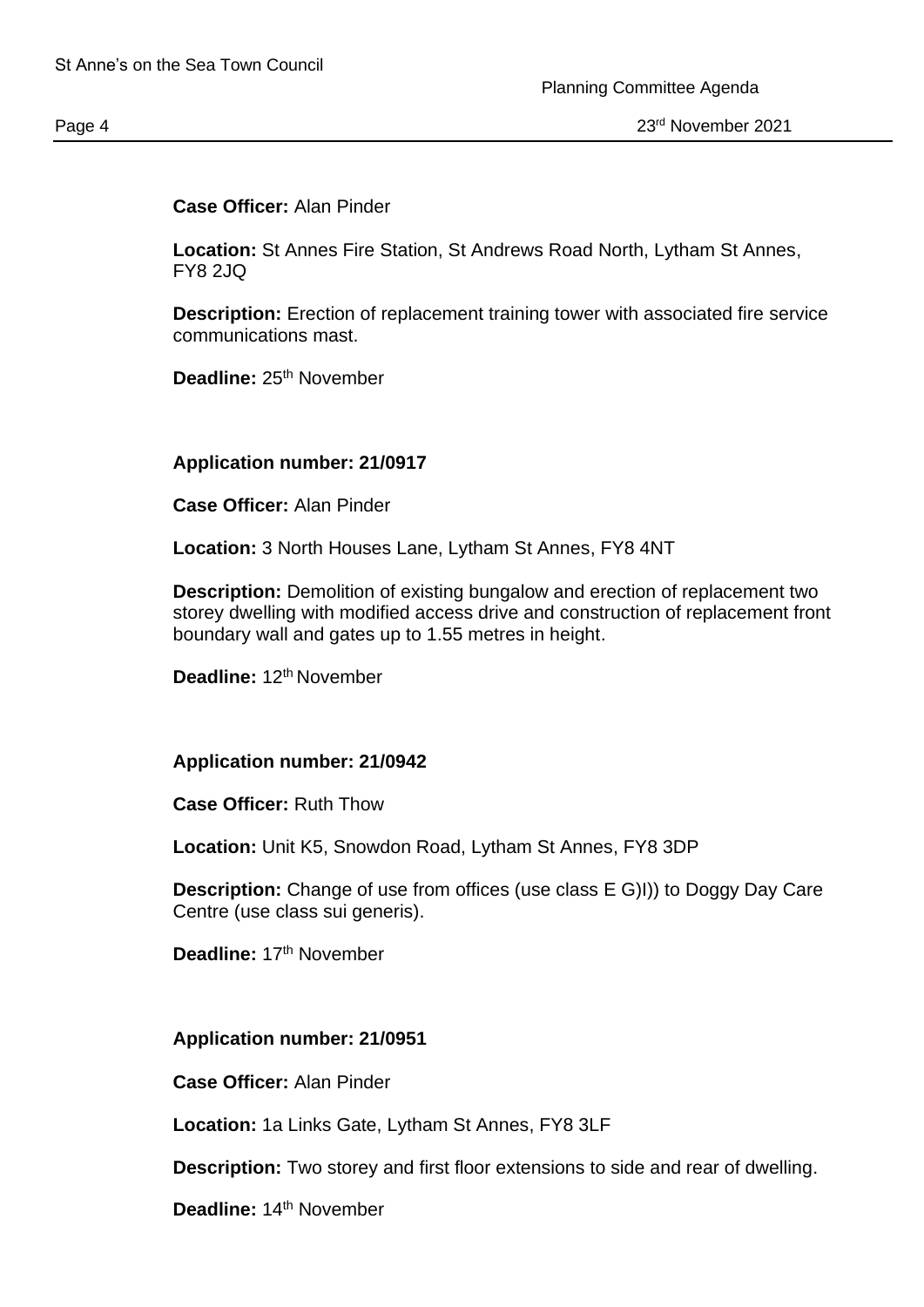## **Application number: 21/0952**

**Case Officer:** Beth Winstanley

**Location:** 21 Drake Close, Lytham St Annes, FY8 2EX

**Description:** Single storey side and rear extension.

**Deadline: 25<sup>th</sup> November** 

#### **Application number: 21/0961**

**Case Officer:** Ruth Thow

**Location:** 2 Martin Avenue, Lytham St Annes, FY8 2SJ

**Description:** Single storey front and rear extensions and two storey side extension.

Deadline: 28<sup>th</sup> November

#### **Application number: 21/0967**

**Case Officer:** Alan Pinder

**Location:** 102 North Promenade, Lytham St Annes, FY8 2QP

**Description:** Change of use of indoor swimming pool at rear of dwelling to a mixed private and commercial use to allow the provision of children's swimming school sessions.

Deadline: 29<sup>th</sup> November

#### **Application number: 21/0973**

**Case Officer:** Ruth Thow

**Location:** 174 Heeley Road, Lytham St Annes, FY8 2HR

**Description:** Two storey side extension to create additional retail floor space (use class E A)) at ground floor and one self-contained flat (use class C3) at first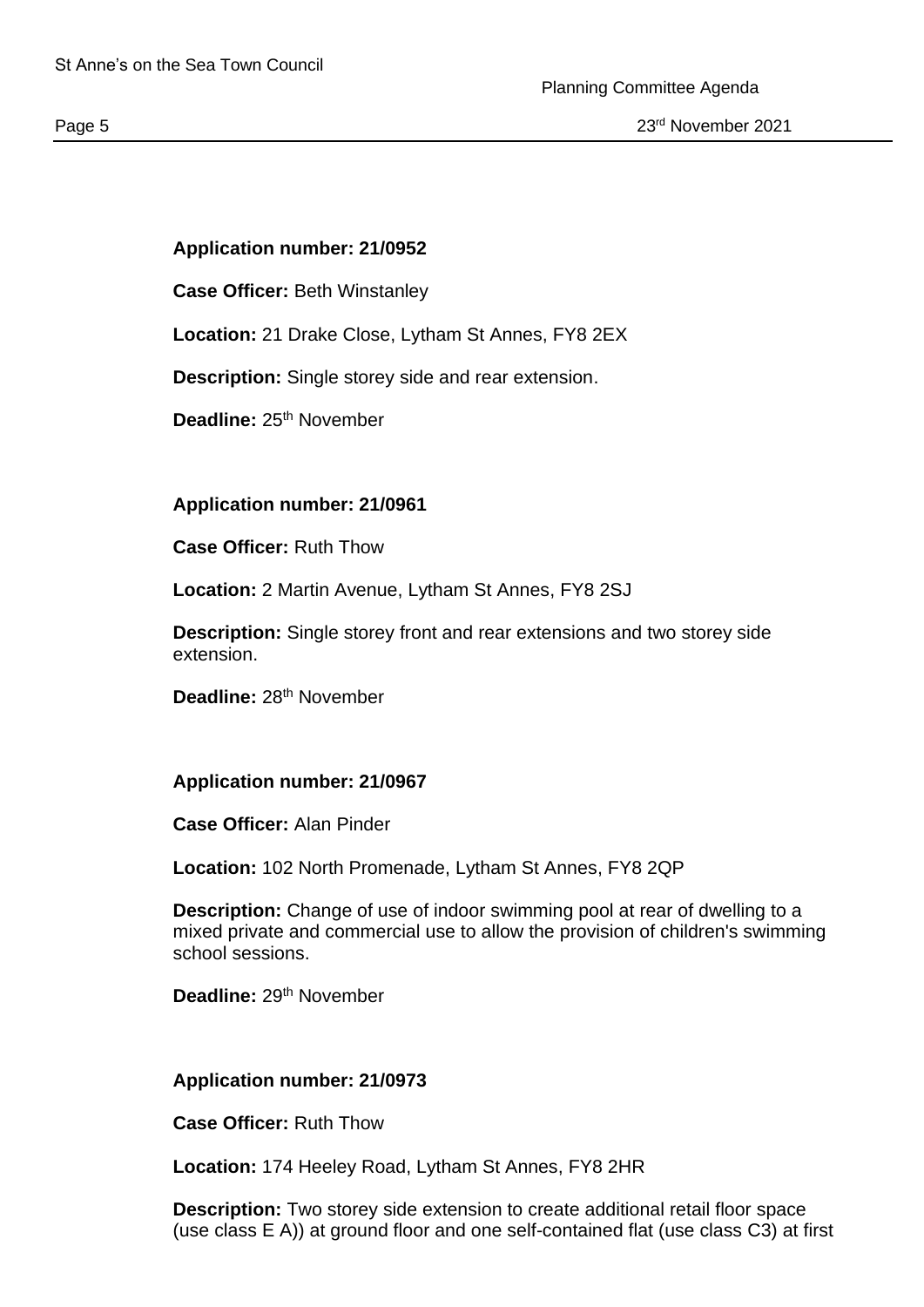floor including insertion of first floor window in front elevation and roof light in side roof slope of existing building and erection of bin store within front forecourt.

**Deadline: 16<sup>th</sup> November** 

## **Application number: 21/0974**

**Case Officer:** Ruth Thow

**Location:** 174 Heeley Road, Lytham St. Annes, FY8 2HR

**Description:** Advertisement consent for installation of one internally illuminated fascia sign to front elevation of building and erection of one internally illuminated freestanding totem sign within front forecourt.

**Deadline:** 19th November

#### **Application number: 21/0975**

**Case Officer:** Jennifer Simpson

Location: COASTAL DUNES, CLIFTON DRIVE NORTH, LYTHAM ST ANNES

**Description:** ADVERTISEMENT CONSENT FOR ERECTION OF ONE NON-ILLUMINATED, WALL-MOUNTED PANEL SIGN WITHIN PUBLIC OPEN SPACE TO SOUTHERN END OF DEVELOPMENT

Deadline: 1<sup>st</sup> December

#### **Application number: 21/0989**

**Case Officer:** Beth Winstanley

**Location:** 27 DAWSON ROAD, LYTHAM ST ANNES, FY8 3AJ

**Description:** SINGLE STOREY FRONT EXTENSION

**Deadline:** 23rd November

**Application number: 21/0990**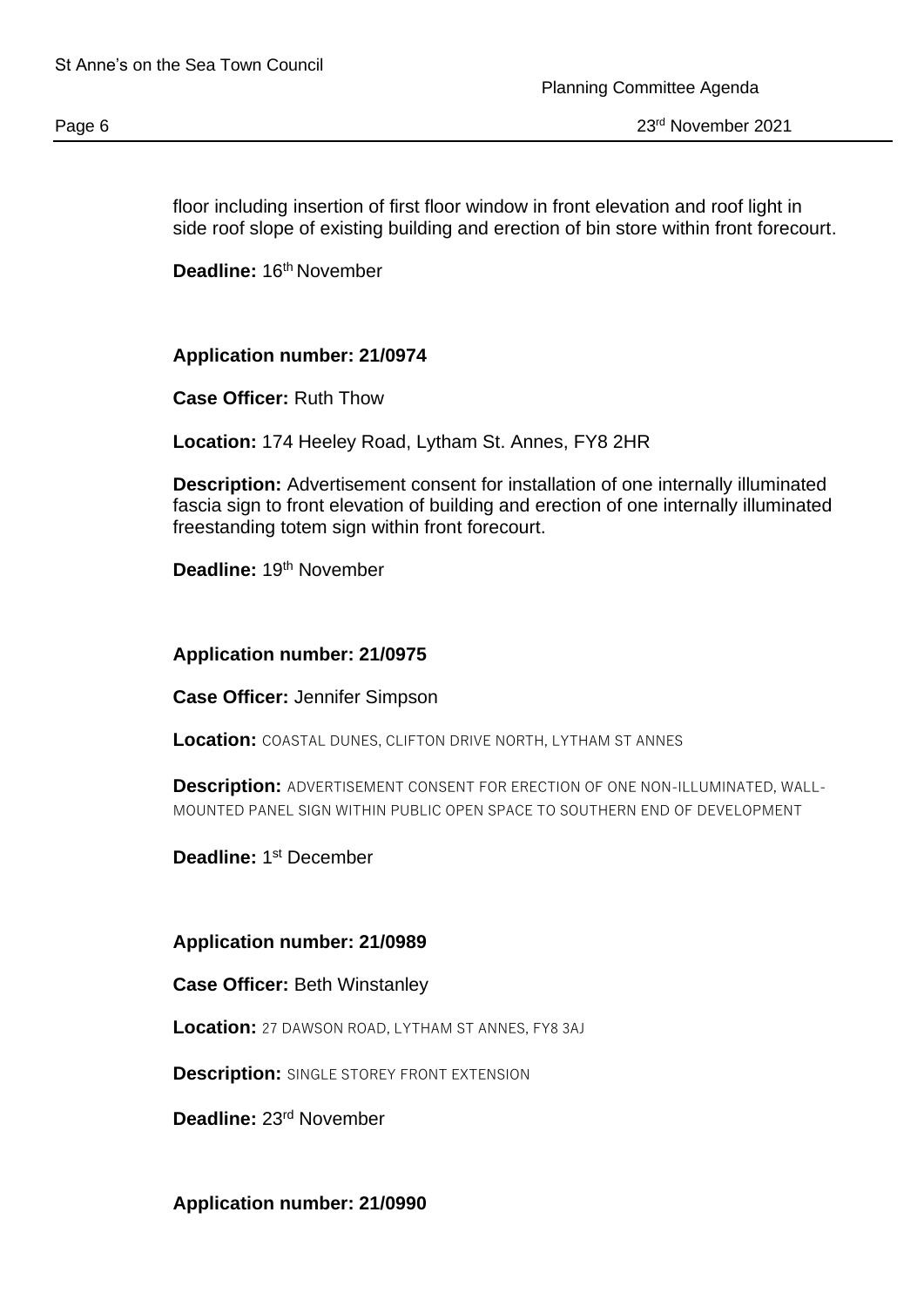## **Case Officer:** Beth Winstanley

**Location:** 31 LEACH LANE, LYTHAM ST ANNES, FY8 3AW

**Description:** CONVERSION AND ALTERATION OF DETACHED GARAGE TO PROVIDE EXTENDED LIVING ACCOMMODATION INCLUDING SINGLE STOREY LINK EXTENSION TO REAR AND SIDE OF DWELLING

# **Deadline:** 26th November

#### **Application number: 21/1000**

#### **Case Officer:** Alan Pinder

**Location:** ABBEYFIELD HOUSE, 149 ST ANNES ROAD EAST, LYTHAM ST ANNES, FY8 3HW

**Description:** PARTIAL DEMOLITION OF FRONT BOUNDARY WALL AND FORMATION OF VEHICULAR ACCESS TO CLASSIFIED ROAD INCLUDING CREATION OF HARDSTANDING DRIVEWAY ANDINSTALLATION OF GATES AND RAILINGS TO REAR OF DRIVEWAY

Deadline: 28<sup>th</sup> November

#### **Application number: 21/1003**

#### **Case Officer:** Andrew Stell

**Location:** WORSLEY DENE, DIVISION LANE, LYTHAM ST ANNES, BLACKPOOL, FY4 5EA

**Description:** FORMATION OF ADDITIONAL VEHICULAR ACCESS TO DIVISION LANE INCLUDING CONSTRUCTION OF ASSOCIATED ENTRANCE GATES, DRIVEWAY AND NEW HEADWALL ACROSS WATERCOURSE - RESUBMISSION OF APPLICATION 20/0325

Deadline: 24<sup>th</sup> November

#### **Application number: 21/1005**

**Case Officer:** Jennifer Simpson

**Location:** BOOTHS, MAIN DRIVE, LYTHAM ST ANNES, FY8 3UT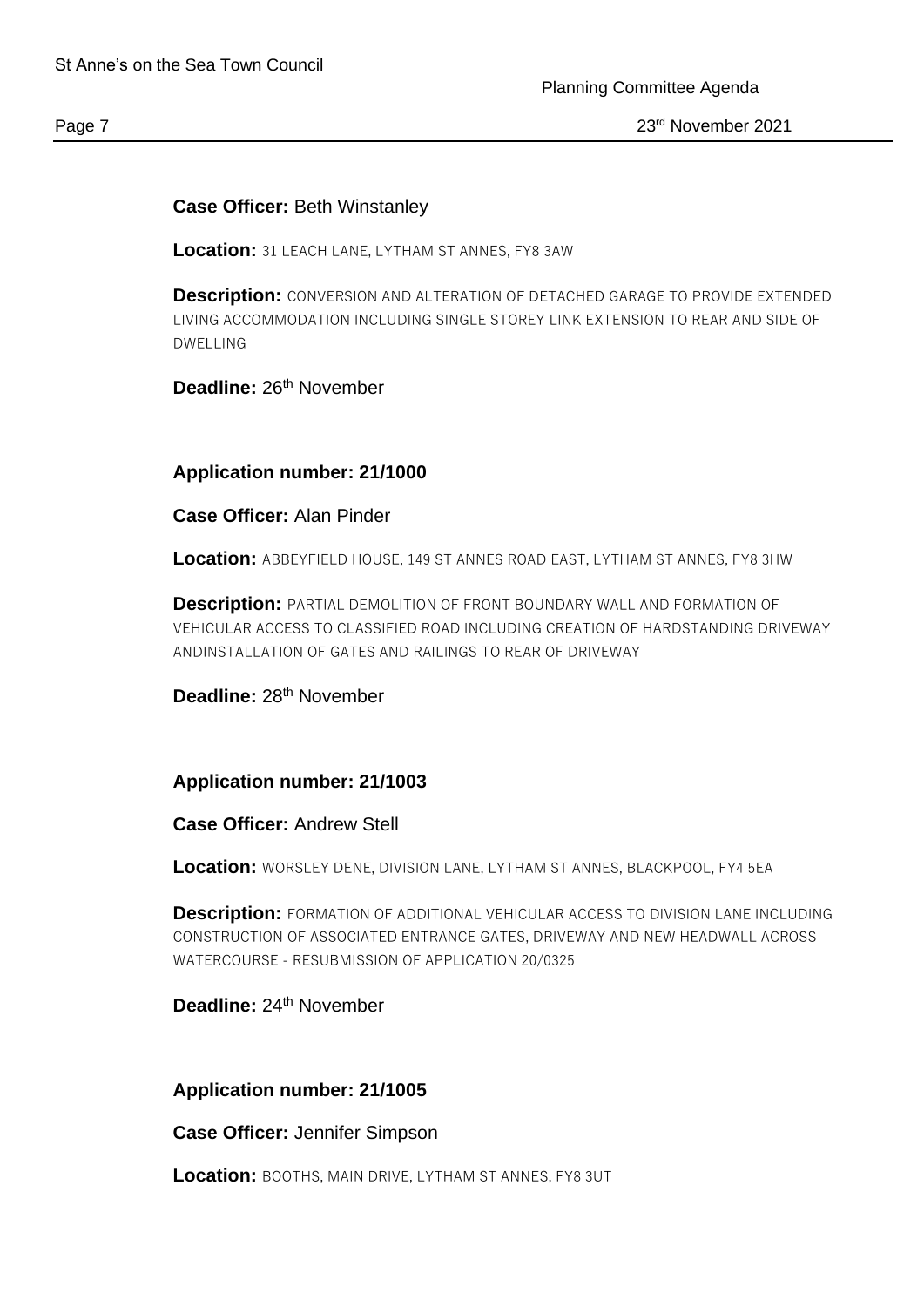**Description:** INSTALLATION OF TWO RAPID ELECTRIC VEHICLE CHARGING STATIONS WITHIN CAR PARK INCLUDING CONVERSION OF TWO PARKING SPACES TO ELECTRIC VEHICLE CHARGING BAYS AND ERECTION OF ASSOCIATED EQUIPMENT

Deadline: 25<sup>th</sup> November

**Application number: 21/1008**

**Case Officer:** Beth Winstanley

**Location:** 19 SANDRINGHAM ROAD, LYTHAM ST ANNES, FY8 1EZ

**Description:** PART SINGLE AND PART TWO STOREY REAR EXTENSIONS AND ALTERATIONS TO EXISTING OUTBUILDING INCLUDING PARTIAL DEMOLITION, ADDITION OF DUAL PITCHED ROOF AND INSERTION OF ADDITIONAL DOORS AND WINDOWS

Deadline: 29<sup>th</sup> November

#### **Application number: 21/1018 – Retrospective Application**

**Case Officer:** Beth Winstanley

**Location:** 15 DOVER ROAD, LYTHAM ST ANNES, FY8 3HN

**Description:** SINGLE STOREY REAR EXTENSION

Deadline: 6<sup>th</sup> December

#### 7. **REPRESENTATIONS**

Members are requested to consider whether personal representations are to be made with respect of any objections made to the above applications.

## 8. **DATE AND TIME OF NEXT MEETING**

The next meeting will be held on 21<sup>st</sup> December 2021 at 1.30pm.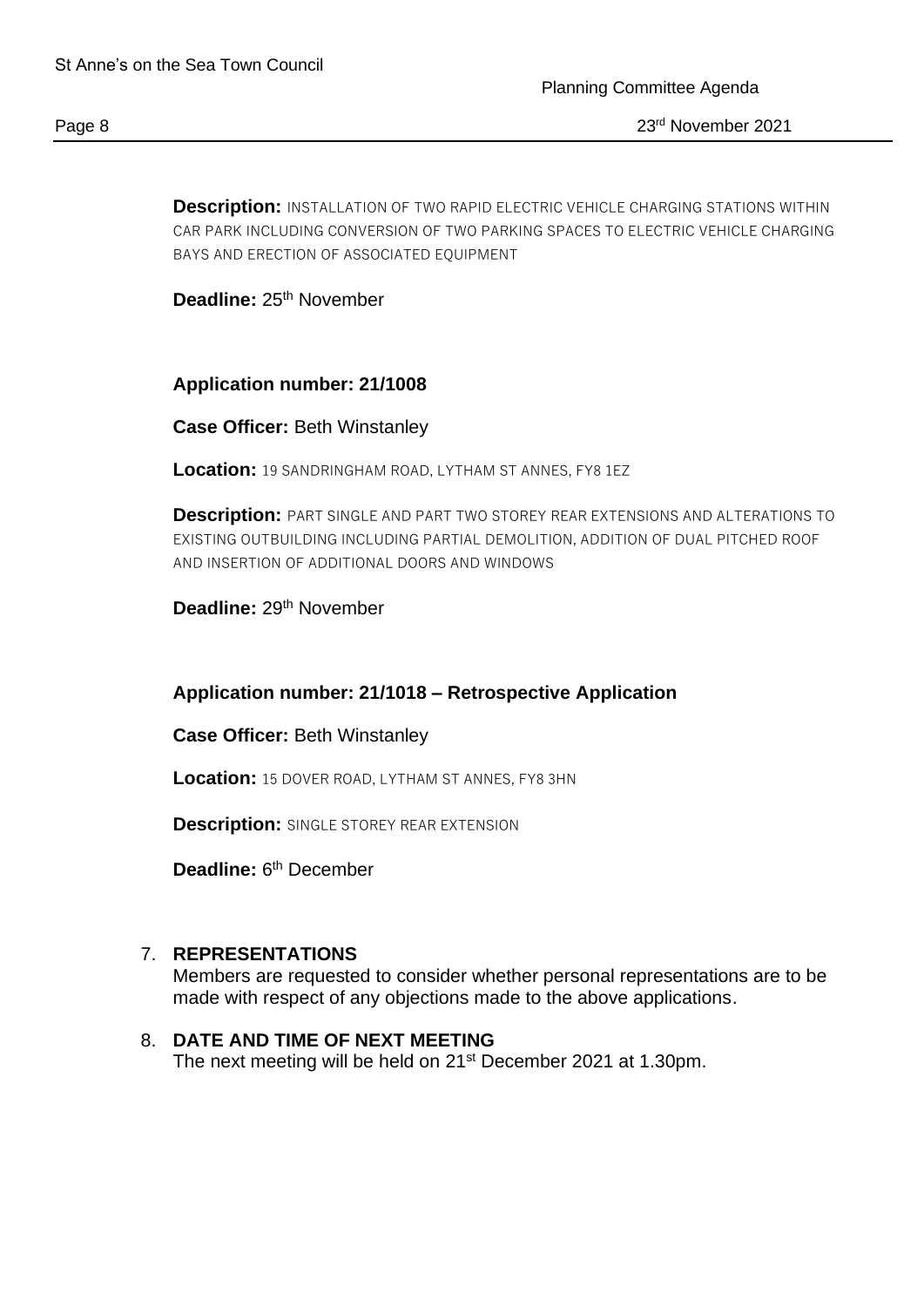# **St. Anne's on the Sea Town Council**

**Minutes of the Planning Committee held on 19th October 2021 at West Lodge, 5 St George's Road, St. Anne's on the Sea FY8 2AE**

Planning applications discussed and comments determined through electronic (e-mail) communication.

Present: Councillors Lanyon (Chairman), Trudgill (Deputy), J Harrison, Jacques, Willder.

Officers: D Treece-Birch Town Enterprise & Promotions Officer

Members of the public/press: 0

- **PL 73/21 APOLOGIES FOR ABSENCE** No apologies to report.
- **PL 74/21 DECLARATIONS OF INTEREST** No declarations of interest to report.
- **PL 75/21 DISPENSATIONS REPORT** No dispensations to report.
- **PL 76/21 REPRESENTATIONS REPORT** No representations to report.
- **PL 77/21 MINUTES OF PREVIOUS MEETING** The minutes of the previous meeting were agreed.
- **PL 78/21 PLANNING APPLICATIONS: Fylde Borough Council (FBC)** That the following comments be forwarded to Fylde Borough Council on the applications received:

**Application number: 21/0818 – Retrospective Application**

**Case Officer:** Andrew Stell

**Location:** 515a Clifton Drive North, Lytham St Annes, FY8 2QZ

**Description:** Retrospective application for erection of detached outbuilding to rear and formation of pitched roof to existing detached garage to rear. Proposed erection of motorhome / carport to rear, formation of raised decking to rear of dwelling, and construction of glazed canopy to rear of dwelling.

**Deadline: 15<sup>th</sup> October** 

**Decision/Comments:** NSO (No Specific Observations) Approve of the sloped garage roof rather than flat, and the use of reclaimed materials; Reclaimed Rosewood windows and main structure using reclaimed wood.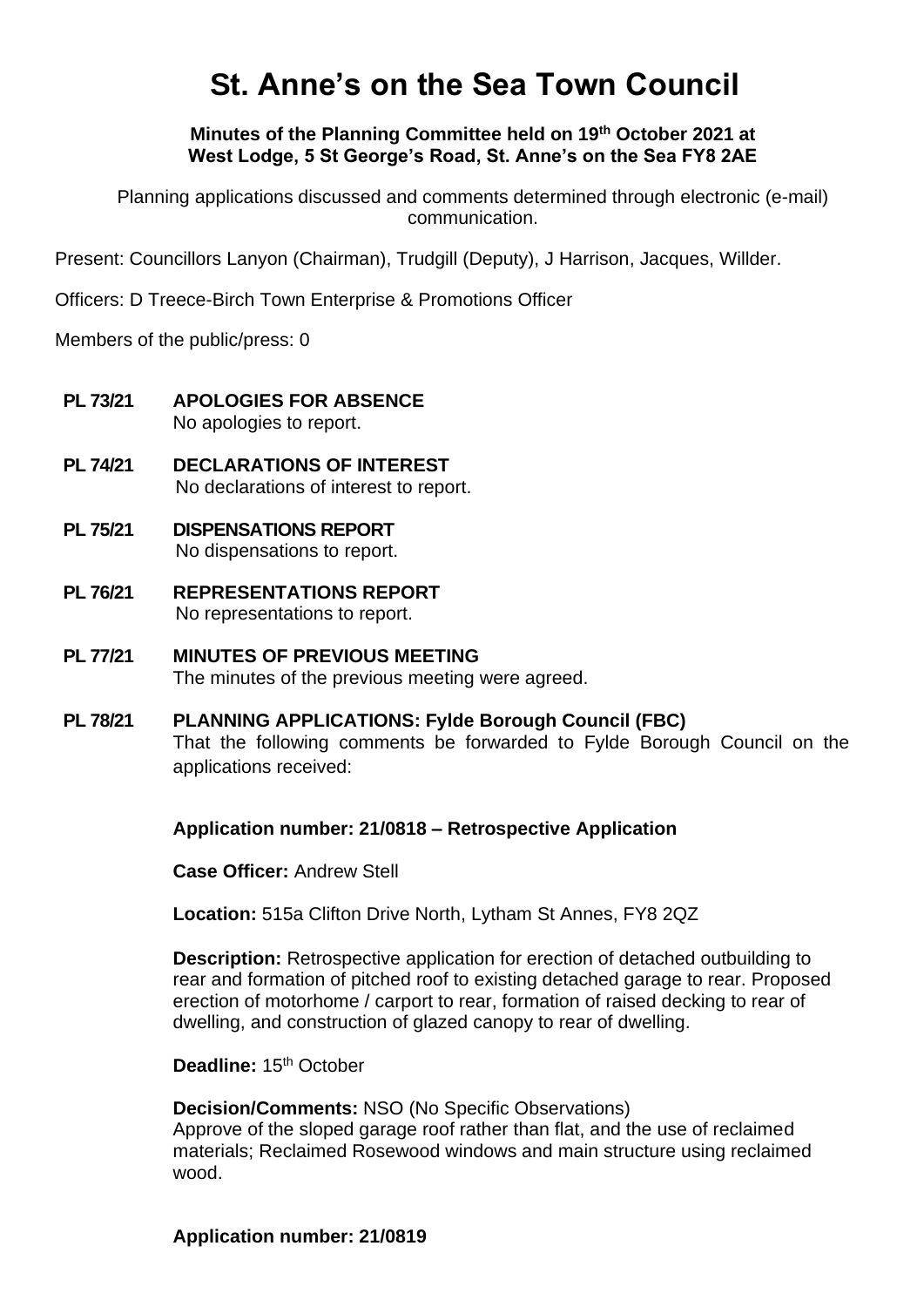## **Case Officer:** Ruth Thow

**Location:** 35 Lightburne Avenue, Lytham St Annes, FY8 1JE

**Description:** Hip-to-gable roof extension with windows to new gable, formation of dormer to rear of main roof slope, removal of existing dormer to front corner of roof to provide expanded accommodation for existing self-contained flat at second floor.

Deadline: 2<sup>nd</sup> September

**Decision/Comments:** SPLIT (Split Decision) No Objection to the extension, just the unsympathetic, flat roof box extension. Not in keeping with NPDG, DH1.

The proposed flat roof box extension is not in keeping with the host dwelling, in a prominent position on the corner of Alexandria Drive. Pitched gables are a common, prominent feature of heritage buildings of this stature. The proposal is not in keeping with the traditional detailing of existing property or the surrounding properties. The attention paid to the detail of the lintels, cills, sash windows, chimney pots and use of reclaimed red brick is lost by the proposed unsympathetic flat roof box extension. (Despite the claims made in the Design Access Statement.)

#### **Application number: 21/0821**

**Case Officer:** Matthew Taylor

**Location:** Land at College Car Park, Blackpool And Fylde College, Albany Road, Lytham St Annes, FY8 3PU

**Description:** Prior approval for installation of a telecommunications base station consisting of a 25-metre-high lattice mast supporting three antenna, two 300mm dishes and two ground-level equipment cabinets including associated ancillary development pursuant to schedule 2, part 16 of the town and country planning (general permitted development) (England) order 2015 (as amended).

**Deadline:** 18th October

**Decision/Comments:** NSO (No Specific Observations)

Having consulted with Colleagues whose knowledge of this type of installation far surpasses mine, we agree to make NSO.

Although the college falls outside the actual boundary of St. Anne's, The TC has been asked to consult upon this application.

#### **Application number: 21/0839**

**Case Officer:** Jennifer Simpson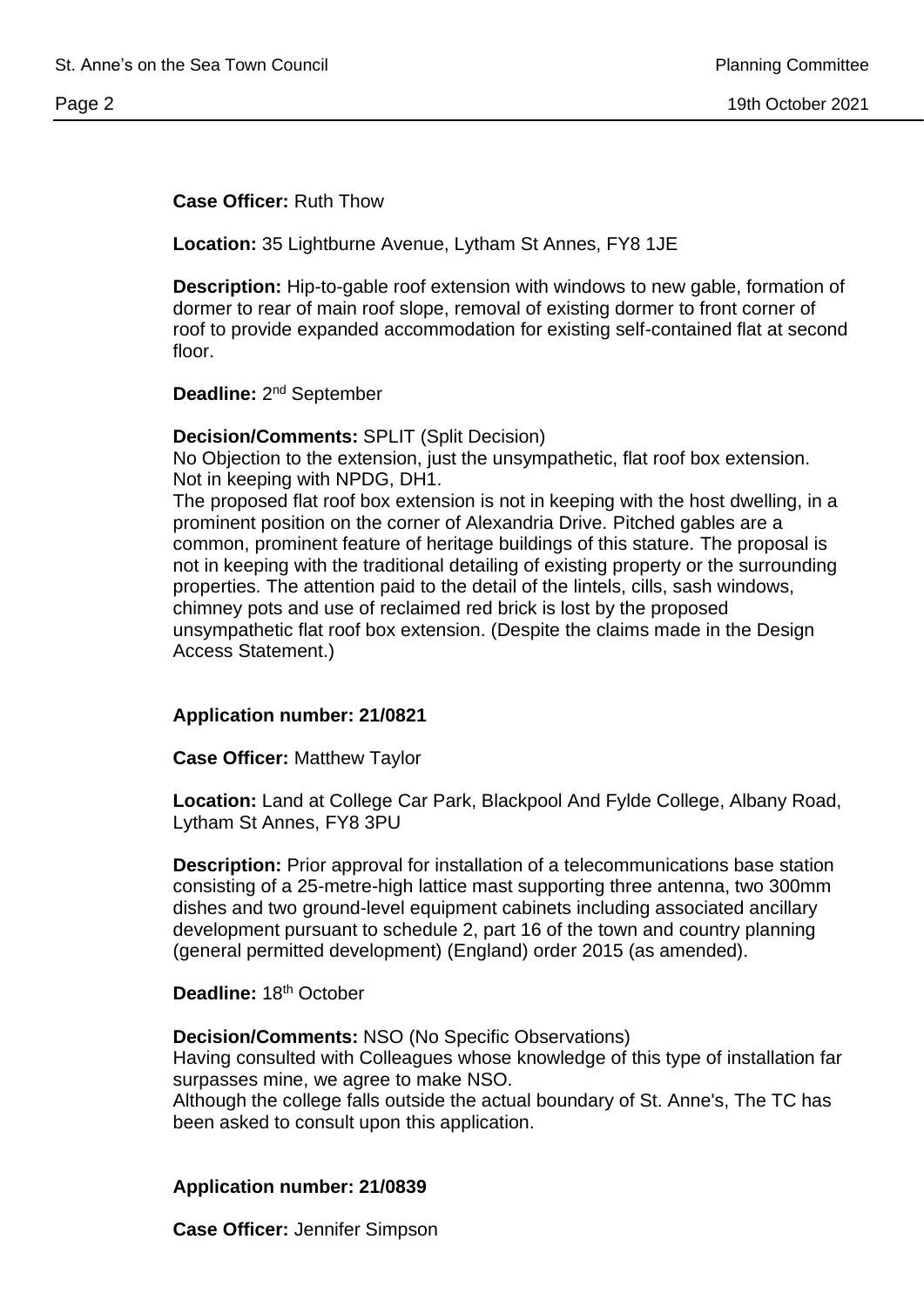**Location:** 13 Wood Street, Lytham St Annes, FY8 1QS

**Description:** Change of use of ground floor premises from sandwich shop (use class E(A)) to launderette (use class Sui Generis).

**Deadline: 14th October** 

**Decision/Comments:** NSO (No Specific Observations) We support the Environmental Officer's comments, and the TC proposes that the following Condition be imposed: Following approval, the approved noise mitigation measures shall be implemented before the equipment is first operated and shall thereafter be monitored and maintained.

#### **Application number: 21/0858**

**Case Officer:** Beth Winstanley

**Location:** 1 Monarch Crescent, Lytham St Annes, FY8 3TX

**Description:** Erection of timber fencing up to 2 metres in height to southern (side) and eastern (rear) garden boundaries.

**Deadline:** 14th October

**Decision/Comments:** NSO (No Specific Observations) We note that LCC Highways have made no Objection.

#### **Application number: 21/0863**

**Case Officer:** Alan Pinder

**Location:** 8 Moorland Road, Lytham St Annes, FY8 3TD

**Description:** Erection of one detached dwelling and detached double garage including formation of off-street parking for existing and proposed dwellings.

**Deadline: 25<sup>th</sup> October** 

#### **Decision/Comments:** OBJ (Object)

This proposal exceeds the building line. Overdevelopment & Bulking in a visually prominent corner plot. Unsympathetic to existing adjacent buildings. The TC made these observations on the previous application 21/0089. Observations below.

- Exceeds the existing Building Line.
- This revised proposal exceeds the Building Line on Curzon Road, even further than the previous application.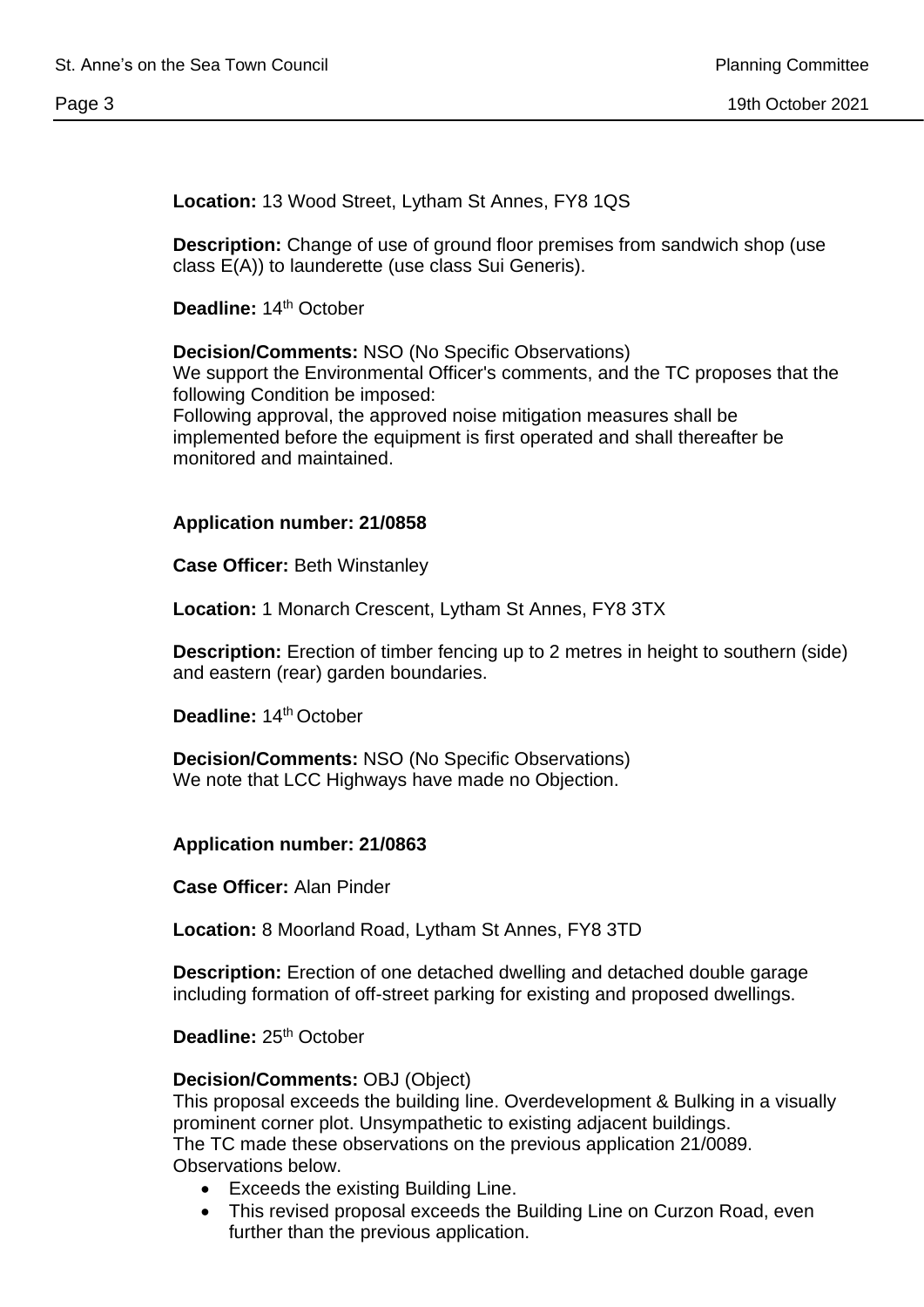## **Application number: 21/0886**

**Case Officer:** Beth Winstanley

**Location:** 17 Drake Close, Lytham St Annes, FY8 2EX

**Description:** Single storey side and rear extensions.

**Deadline: 24<sup>th</sup> October** 

**Decision/Comments:** OBS\* (Observations plus \*set paragraph) We have a concern about the location of Bin Storage, and direct/emergency access to the rear part of the property.

• This should constitute a Material Planning Consideration breach.

\*The applicant is encouraged to investigate and implement appropriate measures to provide renewable energy, to maximise energy efficiency, and to incorporate water recycling technology into the development wherever possible.

## **Application number: 21/0891**

**Case Officer:** Jennifer Simpson

**Location:** 96 Kenilworth Road, Lytham St Annes, FY8 1LB

**Description:** Single storey rear extension.

**Deadline: 25<sup>th</sup> October** 

**Decision/Comments:** OBS\* (Observations plus \*set paragraph) \*The applicant is encouraged to investigate and implement appropriate measures to provide renewable energy, to maximise energy efficiency, and to incorporate water recycling technology into the development wherever possible.

#### **Application number: 21/0895**

**Case Officer:** Beth Winstanley

**Location:** 8 Chatsworth Road, Lytham St Annes, FY8 2JN

**Description:** Single storey rear extensions.

**Deadline: 20<sup>th</sup> October** 

**Decision/Comments:** OBS\* (Observations plus \*set paragraph)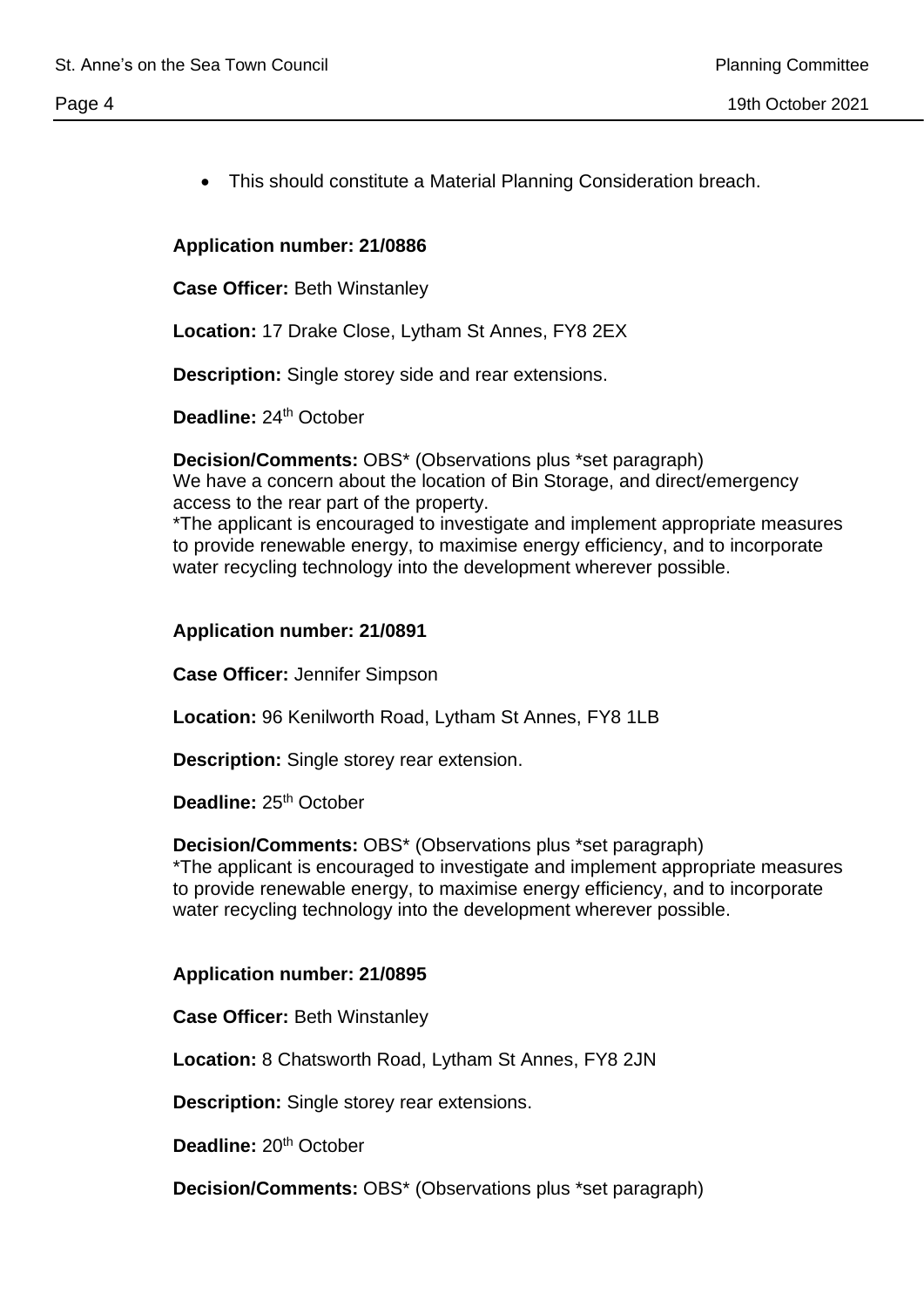\*The applicant is encouraged to investigate and implement appropriate measures to provide renewable energy, to maximise energy efficiency, and to incorporate water recycling technology into the development wherever possible.

# **Application number: 21/0897**

**Case Officer:** Beth Winstanley

**Location:** 4 Britannia Walk, Lytham St Annes, FY8 3TY

**Description:** Single storey side and rear extensions.

**Deadline:** 21st October

**Decision/Comments:** OBS\* (Observations plus \*set paragraph) \*The applicant is encouraged to investigate and implement appropriate measures to provide renewable energy, to maximise energy efficiency, and to incorporate water recycling technology into the development wherever possible.

## **Application number: 21/0907 – Resubmission of Application 21/0539**

**Case Officer:** Beth Winstanley

**Location:** 18 MARTIN AVENUE, LYTHAM ST ANNES, FY8 2SJ

**Description:** First floor side and rear extensions - resubmission of application 21/0539

Deadline: 28<sup>th</sup> October

**Decision/Comments:** OBS\* (Observations plus \*set paragraph) The TC previously made \*Asterix Observation on application 21/0539 which was Refused by the DMA. The re-submission of the revised scaled back bedroom proposal can only be commented on as above resubmission application. \*The applicant is encouraged to investigate and implement appropriate measures to provide renewable energy, to maximise energy efficiency, and to incorporate water recycling technology into the development wherever possible.

**Application number: 21/0910**

**Case Officer:** Alan Pinder

**Location:** 44 Laverton Road, Lytham St Annes, FY8 1EN

**Description:** Extension to roof space of dwelling to create second floor living accommodation including raising of eaves and ridge heights, hip-to-gable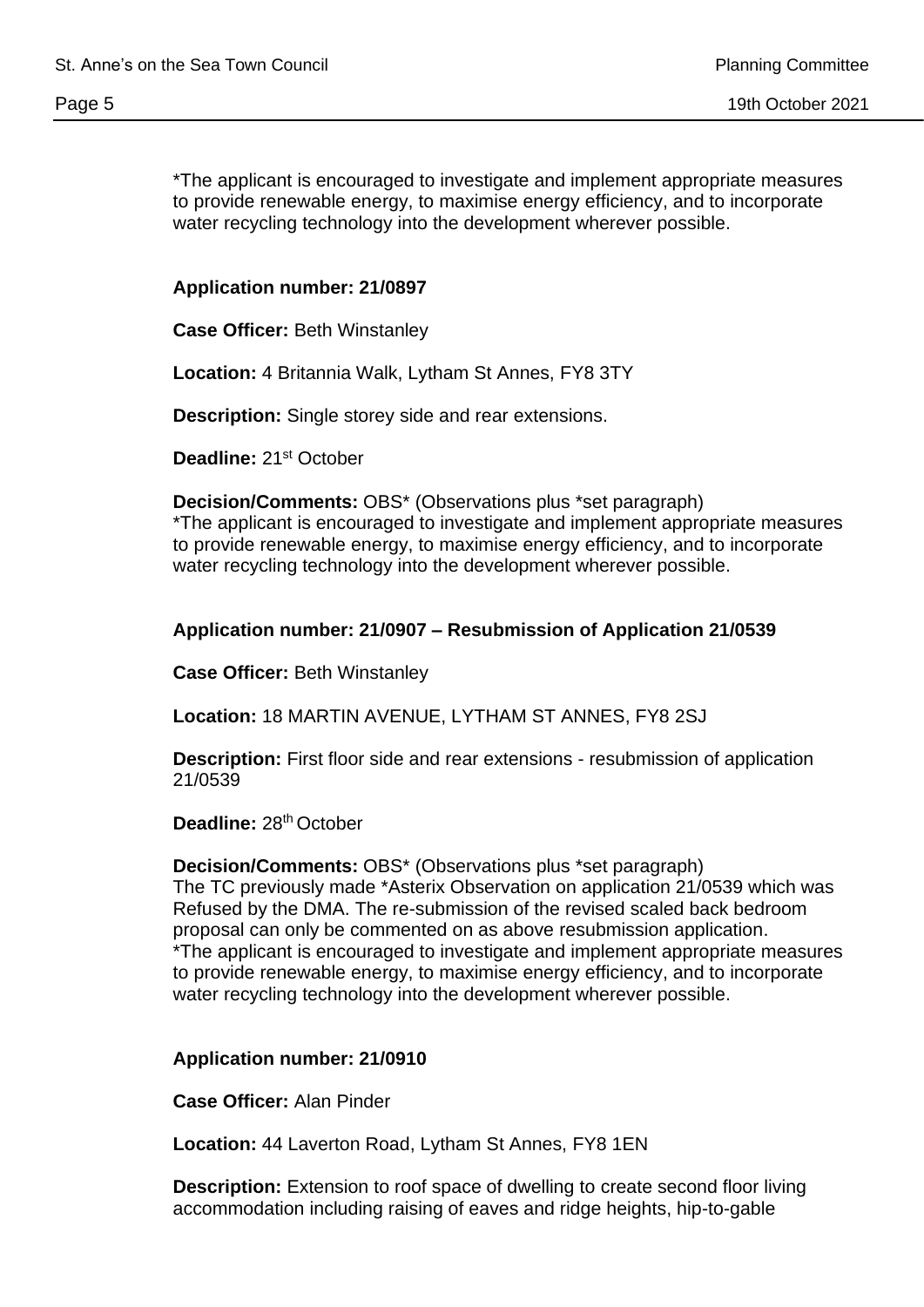enlargements and construction of rear dormer including insertion of additional first floor window in west facing side elevation of original dwelling.

Deadline: 28<sup>th</sup> October

**Decision/Comments:** OBJ (Object)

Not in keeping with NPDG, DH1.

Loss of character of the original building. Out of keeping with the surrounding 2 storey buildings, therefore adversely affecting the street scene. The proposal results in bulk and massing dominating the street of mainly 2 storey properties.

#### **Application number: 21/0923**

**Case Officer:** Beth Winstanley

**Location:** 16 Norwood Road, Lytham St Annes, FY8 2QN

**Description:** Single storey rear extensions.

**Deadline:** 31st October

**Decision/Comments:** OBS\* (Observations plus \*set paragraph)

Is there sufficient light to the bedroom with the added snug? No windows to this room are shown.

The application form makes no mention of the roof lights that are shown on the proposed GF layout but are not shown on the proposed elevations plan. Details on the ground floor plan, the application form and the proposed elevation plan are not consistent.

\*The applicant is encouraged to investigate and implement appropriate measures to provide renewable energy, to maximise energy efficiency, and to incorporate water recycling technology into the development wherever possible.

#### **Application number: 21/0933**

**Case Officer:** Beth Winstanley

**Location:** 35 Cartmell Road, Lytham St Annes, FY8 1DF

**Description:** Single storey rear extension following demolition of existing conservatory.

Deadline: 5<sup>th</sup> November

**Decision/Comments:** OBS\* (Observations plus \*set paragraph) \*The applicant is encouraged to investigate and implement appropriate measures to provide renewable energy, to maximise energy efficiency, and to incorporate water recycling technology into the development wherever possible.